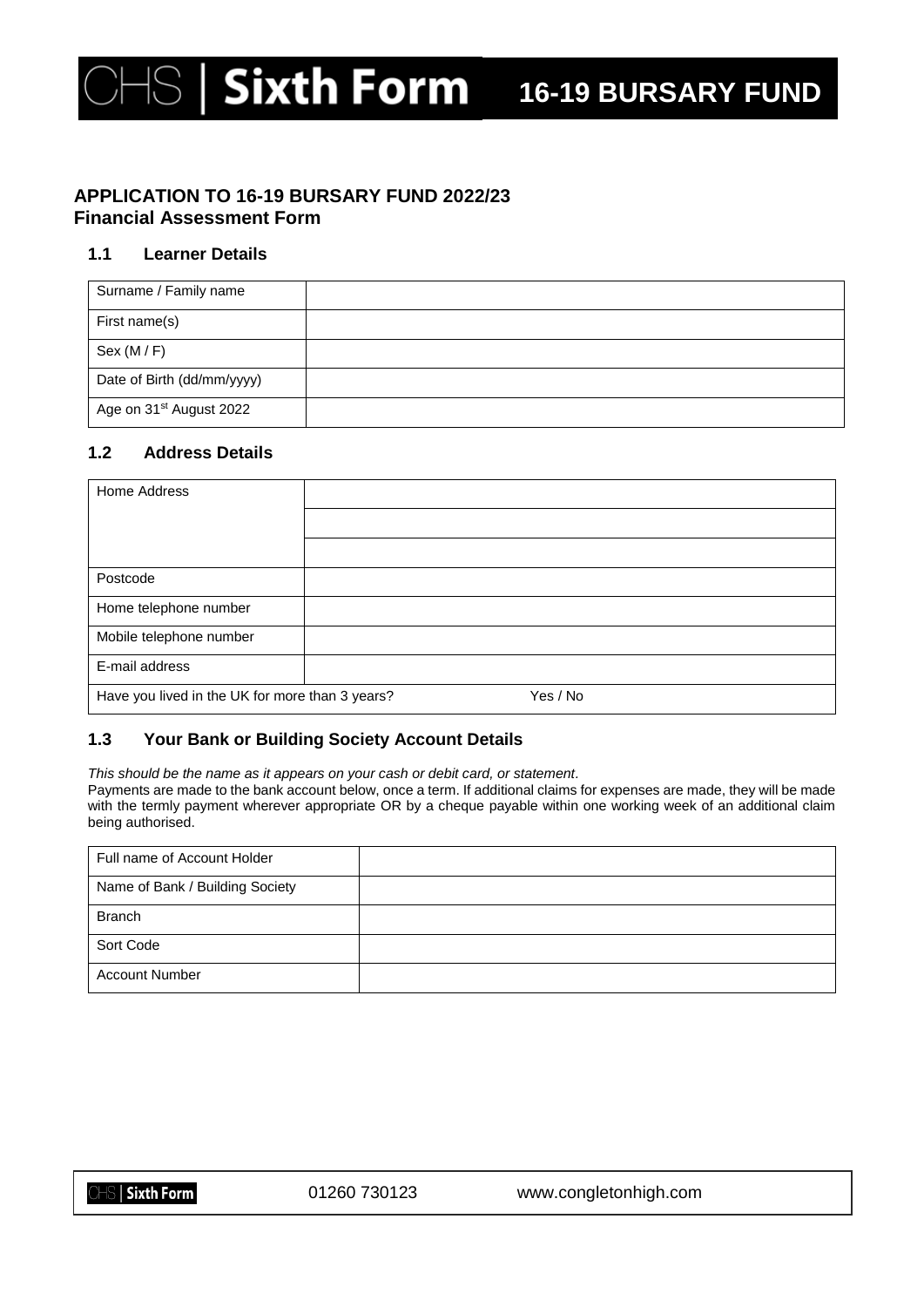### **1.4 Course Details**

| Subject | Level (e.g. A levels - Year 1 / A levels Year 2 - BTEC) |  |  |
|---------|---------------------------------------------------------|--|--|
|         |                                                         |  |  |
|         |                                                         |  |  |
|         |                                                         |  |  |
|         |                                                         |  |  |
|         |                                                         |  |  |

#### **2. Information to support your application**

|                                                                                                                                    |          | EVIDENCE REQUIRED                                              | Office Use<br>Only |
|------------------------------------------------------------------------------------------------------------------------------------|----------|----------------------------------------------------------------|--------------------|
| Are you In Care / a Care Leaver?                                                                                                   | Yes / No | Letter from your local authority                               |                    |
| Do YOU receive both Employment Support<br>Allowance/Universal Credit & Disability<br>Allowance/ Personal Independence<br>Payments? | Yes / No | Entitlement / Award letter - dated within<br>the last 3 months |                    |
| Do you receive Income Support/Universal                                                                                            |          | Entitlement / Award letter – dated within                      |                    |
| Credit in your name?                                                                                                               | Yes / No | the last 3 months                                              |                    |
| Are you eligible for Free School Meals?                                                                                            |          | Letter/student record held in school                           |                    |
|                                                                                                                                    | Yes / No |                                                                |                    |
| Is your household income under £22,000?                                                                                            |          | <b>Current Working Tax Credit Award</b>                        |                    |
|                                                                                                                                    | Yes / No | Notice. Must be for full year and not                          |                    |
|                                                                                                                                    |          | partial awards (Full Award Notice)                             |                    |
|                                                                                                                                    |          | or $P60$                                                       |                    |
|                                                                                                                                    |          | or 3-6 months' worth of bank statements                        |                    |

If eligible for the 16-19 Bursary Fund, you will receive a specified sum of money. You may also apply for financial help for the additional expenses you may incur for your studies. Please give details below and attach receipts etc. You may request support for additional expenses at any point in the school year, subject to funds remaining.

| <b>Expense</b>                                                                                            | Details – e.g. what you require/why you need it. Please<br>attach receipts wherever possible. | Amount<br><b>Requested</b> |
|-----------------------------------------------------------------------------------------------------------|-----------------------------------------------------------------------------------------------|----------------------------|
| <b>Books and Equipment</b><br>(you may need to<br>return these to school<br>at the end of your<br>course) | Please state specific equipment required and for which subject                                | £                          |
| Fees,<br><b>Exam Resits</b>                                                                               |                                                                                               | £                          |
| <b>Emergency</b><br><b>Accommodation</b><br>and Meals                                                     |                                                                                               | £                          |

 $\triangle\hspace{-.15cm}\parallel$  Sixth Form